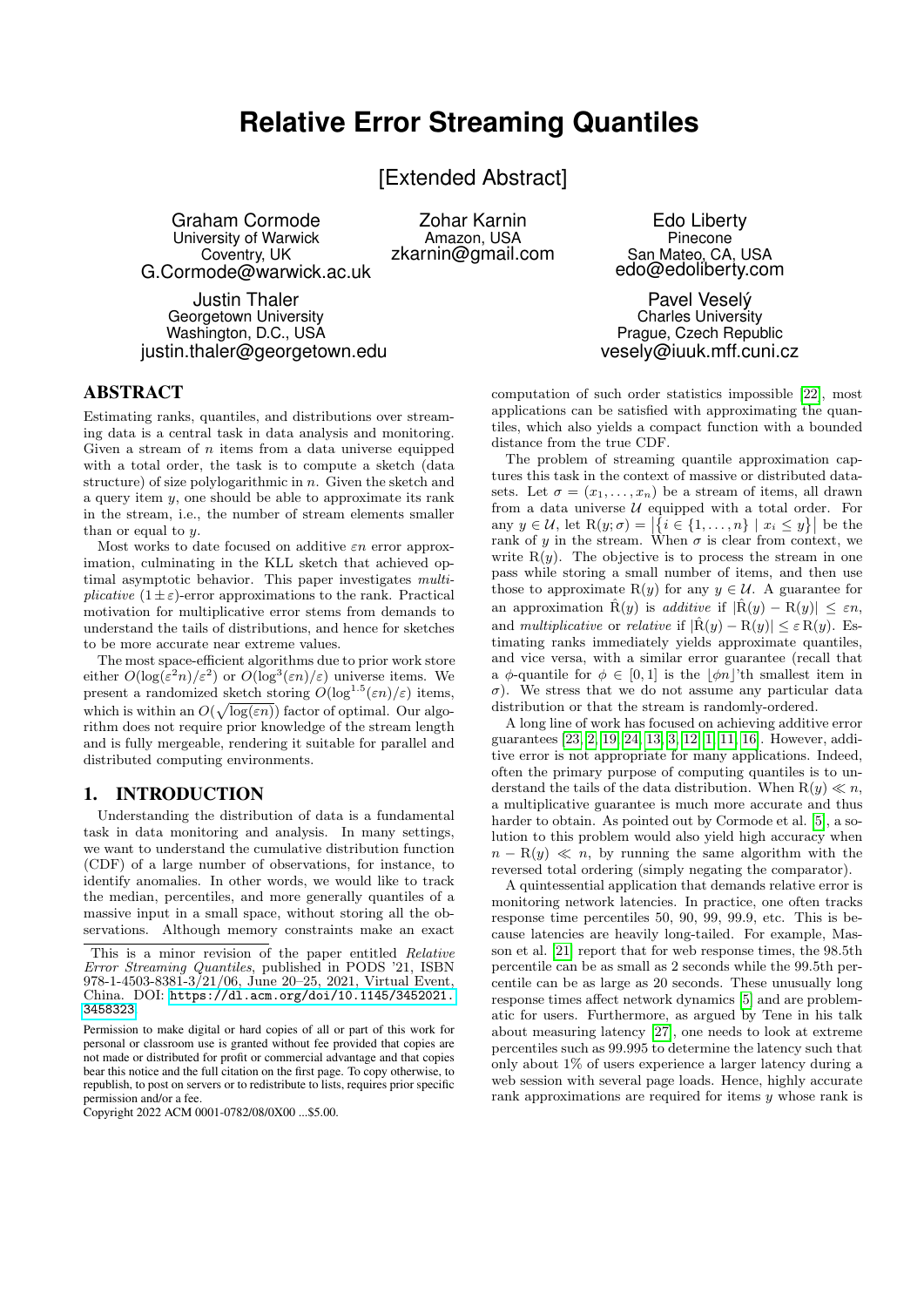very large  $(n - R(y) \ll n)$ ; this is precisely the requirement captured by the multiplicative error guarantee.

Achieving multiplicative guarantees is known to be strictly harder than additive ones. There are comparison-based additive error algorithms that store just  $\Theta(\varepsilon^{-1})$  items for constant failure probability [\[16\]](#page-7-10), which is optimal. In particular, to achieve additive error, the number of items stored may be independent of the stream length  $n$ . In contrast, any algorithm achieving multiplicative error must store  $\Omega(\varepsilon^{-1} \cdot$  $log(\varepsilon n)$  items (see [\[5,](#page-7-11) Theorem 2]).

REMARK 1. Intuitively, the reason additive-error sketches can achieve space independent of the stream length is because they can take a subsample of the stream of size about  $\Theta(\varepsilon^{-2})$ and then sketch the subsample. For any fixed item, the additive error to its rank introduced by sampling is at most εn with high probability. When multiplicative error is required, one cannot subsample the input: for low-ranked items, the multiplicative error introduced by sampling will, with high probability, not be bounded by any constant.

The best known algorithms achieving multiplicative error guarantees are as follows. Zhang et al. [\[29\]](#page-7-14) give a randomized algorithm storing  $O(\varepsilon^{-2} \cdot \log(\varepsilon^2 n))$  universe items. This is essentially a  $\varepsilon^{-1}$  factor away from the aforementioned lower bound. There is also an algorithm of Cormode et al. [\[6\]](#page-7-15) that stores  $O(\varepsilon^{-1} \cdot \log(\varepsilon n) \cdot \log |\mathcal{U}|)$  items. However, this algorithm requires prior knowledge of the data universe U (since it builds a binary tree over  $U$ ), and is inapplicable when  $U$  is huge or even unbounded (e.g., if the data can take arbitrary real values). Finally, Zhang and Wang [\[28\]](#page-7-16) designed a deterministic algorithm requiring  $O(\varepsilon^{-1} \cdot \log^3(\varepsilon n))$ space. Recent work of Cormode and Vesely [\[8\]](#page-7-17) proves an  $\Omega(\varepsilon^{-1} \cdot \log^2(\varepsilon n))$  lower bound for deterministic comparisonbased algorithms, which is within a  $log(\varepsilon n)$  factor of Zhang and Wang's upper bound.

Despite both the practical and theoretical importance of multiplicative error (which is arguably an even more natural goal than additive error), there has been no progress on upper bounds, i.e., no new algorithms, since 2007.

In this work, we give a randomized algorithm that maintains the optimal linear dependence on  $1/\varepsilon$  achieved by Zhang and Wang, with a significantly improved dependence on the stream length. Namely, we design a one-pass streaming algorithm that given  $\varepsilon > 0$ , computes a sketch consisting of  $O(\varepsilon^{-1} \cdot \log^{1.5}(\varepsilon n))$  universe items, from which one can derive rank or quantile estimates satisfying the relative error guarantee with constant probability (see Theorem [1](#page-1-0) for a more precise statement). Ours is the first algorithm to be strictly more space efficient than any deterministic comparison-based algorithm (owing to the  $\Omega(\varepsilon^{-1} \log^2(\varepsilon n))$ lower bound in [\[8\]](#page-7-17)) and is within an  $O(\sqrt{\log(\varepsilon n)})$  factor of the known lower bound for randomized algorithms achieving multiplicative error. Furthermore, it only accesses items through comparisons, i.e., is comparison-based, rendering it suitable, e.g., for floating-point numbers or strings ordered lexicographically. Finally, our algorithm processes the input stream efficiently, namely, its amortized update time is a logarithm of the space bound, i.e.,  $O\left(\log(\varepsilon^{-1}) + \log \log(n)\right)$ .

Mergeability. The ability to merge sketches of different streams to get an accurate sketch for the concatenation of the streams is highly significant both in theory [\[1\]](#page-7-8) and in practice [\[25\]](#page-7-18). Such mergeable summaries enable trivial, automatic parallelization and distribution of processing massive data sets,

by splitting the data up into pieces, summarizing each piece separately, and then merging the results in an arbitrary way. We say that a sketch is *fully mergeable* if building it using any sequence of merge operations (executed on singleton items) leads to the same guarantees as if the entire data set had been processed as a single stream.

The following theorem is the main result of this paper. We stress that our algorithm, which we call ReqSketch, does not require any advance knowledge about  $n$ , the total size of the input, which indeed may not be available in many applications.

<span id="page-1-0"></span>THEOREM 1. Given parameters  $0 < \delta \leq 0.5$  and  $0 < \varepsilon \leq$ 1, there is a randomized, comparison-based, one-pass streaming algorithm that, when processing a data stream consisting of n items from a totally-ordered universe  $U$ , produces a summary S satisfying the following property. Given S, for any  $y \in \mathcal{U}$  one can get an estimate  $\hat{R}(y)$  of  $R(y)$  such that

$$
\Pr\left[|\hat{R}(y) - R(y)| \ge \varepsilon R(y)\right] < \delta,
$$

where the probability is over the internal randomness of the streaming algorithm. If  $\varepsilon \leq \sqrt{\ln \frac{1}{\delta} / \log_2(\varepsilon n)}$ , then the size of S in memory words is

$$
O\left(\varepsilon^{-1}\cdot \log^{1.5}(\varepsilon n)\cdot \sqrt{\log\left(\frac{1}{\delta}\right)}\right);
$$

otherwise, storing S takes  $O\left(\log^2(\varepsilon n)\right)$  memory words. Moreover, the summary produced is fully mergeable.

The space bound for the case  $\varepsilon \leq \sqrt{\ln \frac{1}{\delta} / \log_2(\varepsilon n)}$  certainly applies for values of  $\varepsilon$  and n encountered in practice (e.g., for  $n \leq 2^{64}$  and  $\delta \leq 1/e$ , this latter requirement is implied by  $\varepsilon \leq 1/8$  $\varepsilon \leq 1/8$  $\varepsilon \leq 1/8$ ). A straightforward corollary of Theorem 1 is a space-efficient algorithm whose estimates are simultaneously accurate for all  $y \in \mathcal{U}$  with high probability, while the space complexity increases by a small factor only. This follows from a standard use of the union bound with an epsilonnet argument (using failure probability  $\delta' = \varepsilon \delta / \log(\varepsilon n)$ ).

There is also an alternative analysis of our algorithm (building on an idea from [\[16\]](#page-7-10)), that shows a space bound of  $O\left(\varepsilon^{-1} \cdot \log^2(\varepsilon n) \cdot \log \log(1/\delta)\right)$ ; note the exponentially better dependence on  $1/\delta$ , compared to Theorem [1,](#page-1-0) which, however, comes at the expense of the exponent of  $log(\varepsilon n)$ increasing from 1.5 to 2. This analysis also implies a deterministic space bound of  $O(\varepsilon^{-1} \cdot \log^3(\varepsilon n))$ , matching the state-of-the-art result in [\[28\]](#page-7-16).

A proof-of-concept Python implementation of ReqSketch is available at GitHub [\[17\]](#page-7-19) and a production-quality implementation is available in the DataSketches library [\[25\]](#page-7-18).

## 1.1 Technical Overview

A starting point of the design of our algorithm is the KLL sketch [\[16\]](#page-7-10) that achieves optimal accuracy-space trade-off for the additive error guarantee. The basic building block of the algorithm is a buffer, called a compactor, that receives an input stream of n items and outputs a stream of at most  $n/2$  items, meant to "approximate" the input stream. The buffer simply stores items and once it is full, we sort the buffer, output all items stored at either odd or even indexes (with odd vs. even selected via an unbiased coin flip), and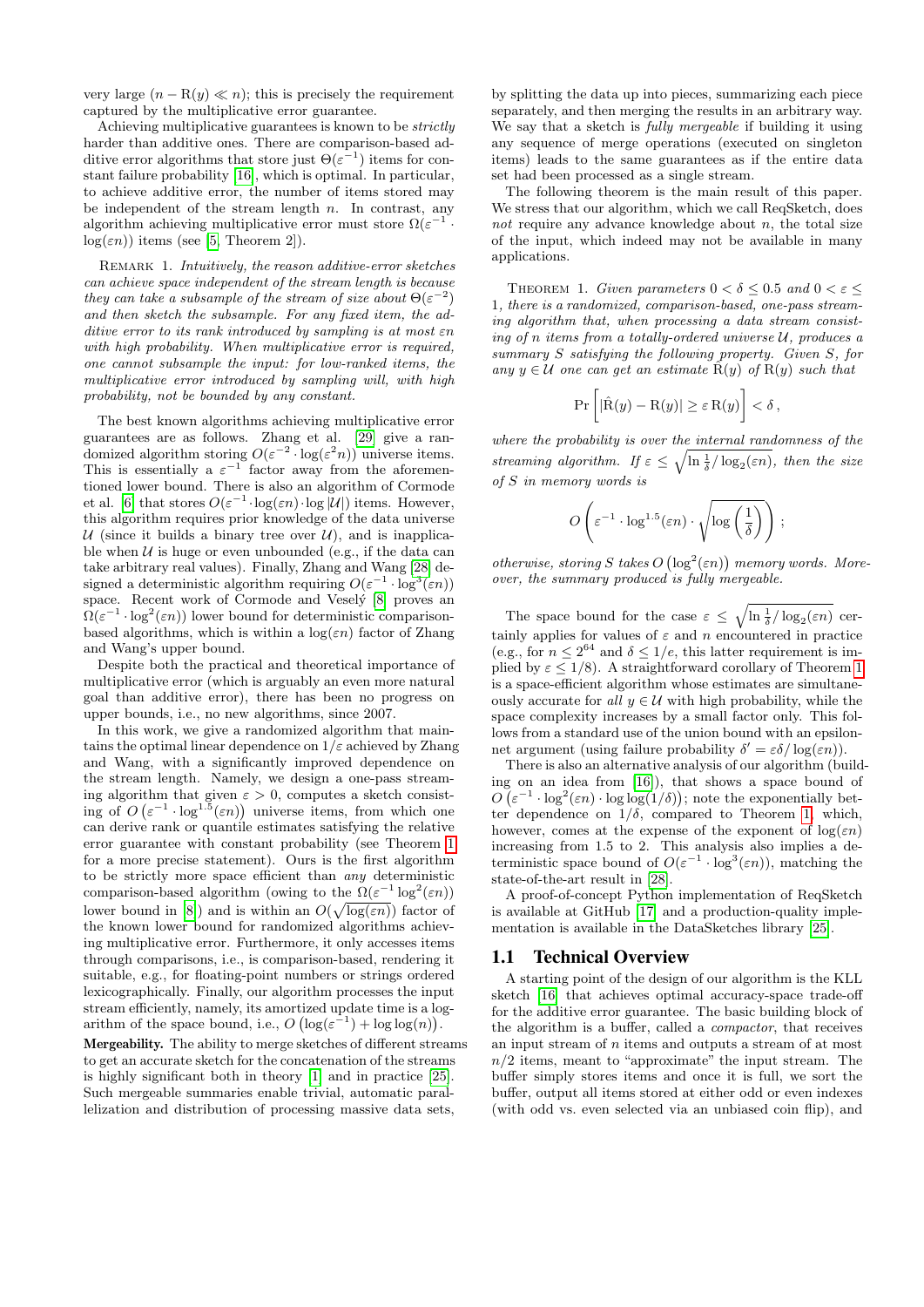clear the contents of the buffer—this is called the compaction operation. Note that a randomly chosen half of items in the buffer is simply discarded, whereas the other half of items in the buffer is "output" by the compaction operation.

The overall KLL sketch is built as a sequence of at most  $log<sub>2</sub>(n)$  such compactors, such that the output stream of a compactor is treated as the input stream of the next compactor. We thus think of the compactors as arranged into levels, with the first one at level 0. Similar compactors were already used, e.g., in [\[19,](#page-7-3) [20,](#page-7-20) [1,](#page-7-8) [18\]](#page-7-21), and additional ideas are needed to get the optimal space bound for additive error, of  $O(1/\varepsilon)$  items stored across all compactors [\[16\]](#page-7-10).

The compactor building block is not directly applicable to our setting for the following reasons. A first observation is that to achieve the relative error guarantee, we need to always store the  $1/\varepsilon$  smallest items. This is because the relative error guarantee demands that estimated ranks for the  $1/\varepsilon$  lowest-ranked items in the data stream are *exact*. If even a single one of these items is deleted from the summary, then these estimates will not be exact. Similarly, among the next  $2/\varepsilon$  smallest items, the summary must store essentially every other item to achieve multiplicative error. Among the next  $4/\varepsilon$  smallest items in the order, the sketch must store roughly every fourth item, and so on.

The following simple modification of the compactor from the KLL sketch indeed achieves the above. Each buffer of size  $B$  "protects" the  $B/2$  smallest items stored inside, meaning that these items are not involved in any compaction (i.e., the compaction operation only removes the  $B/2$  largest items from the buffer). Unfortunately, it turns out that this simple approach requires space  $\Theta(\varepsilon^{-2} \cdot \log(\varepsilon^2 n))$ , which merely matches the space bound achieved in [\[29\]](#page-7-14), and in particular has a suboptimal dependence on  $1/\varepsilon$ .

The key technical contribution of our work is to enhance this simple approach with a more sophisticated rule for selecting the number of protected items in each compaction. In this abstract, we describe a solution choosing this number in each compaction at random from an appropriate geometric distribution. In the full version [\[4\]](#page-7-22), to get a cleaner analysis, we derandomize this distribution.

While the resulting algorithm is relatively simple, analyzing the error behavior brings new challenges that do not arise in the additive error setting. Roughly speaking, when analyzing the accuracy of the estimate for  $R(y)$  for any fixed item y, all error can be "attributed" to compaction operations. In the additive error setting, one may suppose that every compaction operation contributes to the error and still obtain a tight error analysis [\[16\]](#page-7-10). Unfortunately, this is not at all the case for relative error: as already indicated, to obtain our accuracy bounds it is essential to show that the estimate for any low-ranked item  $y$  is affected by very few compaction operations. Thus, the first step of our analysis is to carefully bound the number of compactions on each level that affect the error for  $y$ , using the definition of the geometric distribution in the compaction operation.

Organization of the abstract. We describe our sketch in Section [2;](#page-3-0) as mentioned above, the algorithm outlined in this abstract is slightly different to the one in the full version [\[4\]](#page-7-22). In Section [3,](#page-5-0) we sketch an analysis of this algorithm in the streaming setting, assuming a foreknowledge of (a polynomial upper bound on) the stream length. Finally, in Section [4](#page-6-0) we briefly outline how to analyze the algorithm under merge operations and without any advance knowledge about

the stream length as well as adjustments from [\[7\]](#page-7-23) to make it more efficient in practice. The details can be found in the full version [\[4\]](#page-7-22).

## 1.2 Detailed Comparison to Prior Work

Some prior works on streaming quantiles consider queries to be ranks  $r \in \{1, \ldots, n\}$ , and the algorithm must identify an item  $y \in \mathcal{U}$  such that  $R(y)$  is close to r; this is called the quantile query. In this work, we focus on the dual problem of rank queries, where we consider queries to be universe items  $y \in \mathcal{U}$  and the algorithm must yield an accurate estimate for  $R(y)$ . Unless specified otherwise, algorithms described in this section directly solve both formulations (this holds for our algorithm as well). Algorithms are randomized unless stated otherwise. For simplicity, randomized algorithms are assumed to have constant failure probability  $\delta$ . All reported space costs refer to the number of universe items stored. (Apart from storing universe items, the algorithms may store, for example, bounds on ranks of stored items or some counters, but the number of such variables is proportional to the number of items stored or even smaller. Thus, the space bounds are in memory words, which can store any item or an integer with  $O(\log(n + |\mathcal{U}|))$  bits.)

Additive error. Manku, Rajagopalan, and Lindsay [\[19,](#page-7-3) [20\]](#page-7-20) built on the work of Munro and Paterson [\[22\]](#page-7-0) and gave a deterministic solution storing at most  $O(\varepsilon^{-1} \cdot \log^2(\varepsilon n))$  items, assuming prior knowledge of n. Greenwald and Khanna [\[13\]](#page-7-5) created an intricate deterministic streaming algorithm that stores  $O(\varepsilon^{-1} \cdot \log(\varepsilon n))$  items. This is the best known deterministic algorithm for this problem, with a matching lower bound for comparison-based streaming algorithms [\[8\]](#page-7-17). Agar-wal et al. [\[1\]](#page-7-8) provided a mergeable sketch of size  $O(\varepsilon^{-1}$ .  $\log^{1.5}(1/\varepsilon)$ . This paper contains many ideas and observations that were used in later work. Felber and Ostrovsky [\[11\]](#page-7-9) managed to reduce the space complexity to  $O(\varepsilon^{-1} \cdot \log(1/\varepsilon))$ items by combining sampling with the Greenwald-Khanna sketches in non-trivial ways. Finally, Karnin, Lang, and Lib-erty [\[16\]](#page-7-10) resolved the problem by providing an  $O(1/\varepsilon)$ -space solution, which is optimal. For general (non-constant) failure probabilities  $\delta$ , the space upper bound becomes  $O(\varepsilon^{-1})$ .  $\log \log(1/\delta)$ , and they also prove a matching lower bound for comparison-based randomized algorithms, assuming  $\delta \leq$  $1/n!$  (i.e.,  $\delta$  is exponentially small in n).

Multiplicative error. A large number of works sought to provide more accurate quantile estimates for low or high ranks. Only a handful offer solutions to the relative error quantiles problem considered in this work (sometimes also called the biased quantiles problem). Gupta and Zane [\[14\]](#page-7-24) gave an algorithm for relative error quantiles that stores  $O(\varepsilon^{-3} \log^2(\varepsilon n))$  items, and used this to approximately count the number of inversions in a list; their algorithm requires prior knowledge of the stream length  $n$ . As previously mentioned, Zhang et al. [\[29\]](#page-7-14) presented an algorithm storing  $O(\varepsilon^{-2} \cdot \log(\varepsilon^2 n))$  universe items. Cormode et al. [\[6\]](#page-7-15) designed a deterministic sketch storing  $O(\varepsilon^{-1} \cdot \log(\varepsilon n) \cdot \log |\mathcal{U}|)$  items, which requires prior knowledge of the data universe  $U$ . Their algorithm is inspired by the work of Shrivastava et al. [\[26\]](#page-7-25) in the additive error setting and it is also mergeable (see [\[1,](#page-7-8) Section 3]). Zhang and Wang [\[28\]](#page-7-16) gave a deterministic merge-and-prune algorithm storing  $O(\varepsilon^{-1} \cdot \log^3(\varepsilon n))$  items, which can handle arbitrary merges with an upper bound on  $n$ , and streaming updates for unknown  $n$ . However, it does not tackle the most general case of merging without a prior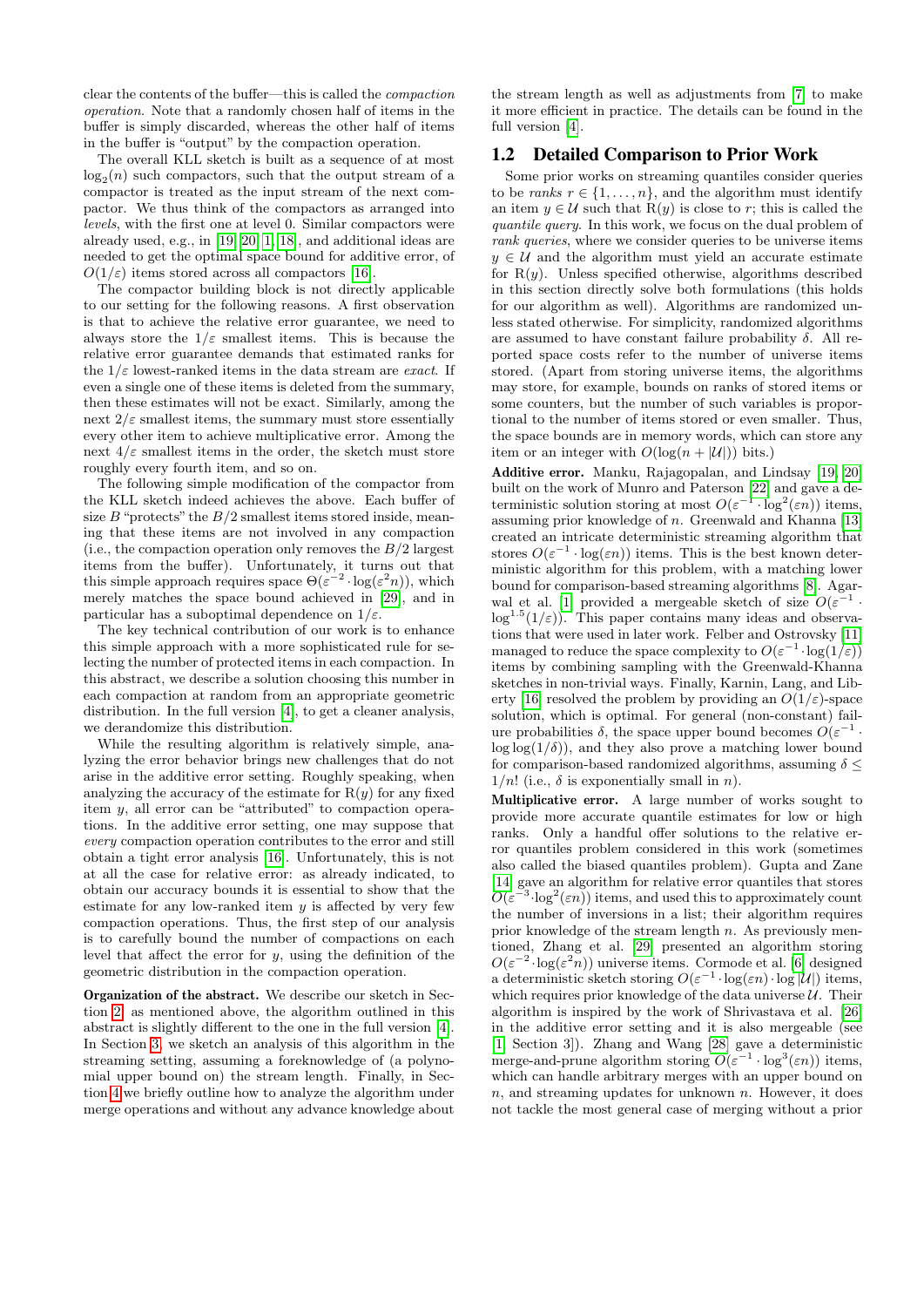bound on  $n$ . Cormode and Vesely  $[8]$  recently showed a space lower bound of  $\Omega(\varepsilon^{-1} \cdot \log^2(\varepsilon n))$  items for any deterministic comparison-based algorithm.

Other related works that do not fully solve the relative error quantiles problem are as follows. Manku, Rajagopalan, and Lindsay [\[20\]](#page-7-20) designed an algorithm that, for a specified number  $\phi \in [0,1]$ , stores  $O(\varepsilon^{-1} \cdot \log(1/\delta))$  items and can return an item y with  $R(y)/n \in [(1-\varepsilon)\phi, (1+\varepsilon)\phi]$ (their algorithm requires prior knowledge of  $n$ ). Cormode et al. [\[5\]](#page-7-11) gave a deterministic algorithm that is meant to achieve error properties "in between" additive and relative error guarantees. That is, their algorithm aims to provide multiplicative guarantees only up to some minimum rank  $k$ ; for items of rank below  $k$ , their solution only provides additive guarantees. Their algorithm does not solve the relative error quantiles problem: [\[29\]](#page-7-14) observed that for adversarial item ordering, the algorithm of [\[5\]](#page-7-11) requires linear space to achieve relative error for all ranks.

Dunning and Ertl [\[10,](#page-7-26) [9\]](#page-7-27) describe a heuristic algorithm called t-digest that is intended to achieve relative error, but they provide no formal accuracy analysis. Indeed, Cormode et al. [\[7\]](#page-7-23) show that the error of t-digest may be arbitrarily large on adversarially generated inputs. This latter paper also compares t-digest and ReqSketch (i.e., the algorithm of Theorem [1\)](#page-1-0) on randomly generated inputs and proposes implementation improvements for ReqSketch that make it process an input stream faster than t-digest; see Section [4.](#page-6-0)

Most recently, Masson, Rim, and Lee [\[21\]](#page-7-12) introduced a new notion of error for quantile sketches (they also refer to their notion as "relative error", but it is quite distinct from the notion considered in this work). They require that for a query percentile  $\phi \in [0, 1]$ , if y denotes the item in the data stream satisfying  $R(y) = \phi n$ , then the algorithm should return an item  $\hat{y} \in \mathcal{U}$  such that  $|y - \hat{y}| \leq \varepsilon \cdot |y|$ . This definition only makes sense for data universes with a notion of magnitude and distance (e.g., numerical data), and the definition is not invariant to natural data transformations, such as incrementing every data item y by a large constant. It is also trivially achieved by maintaining a (mergeable) histogram with buckets  $((1+\varepsilon)^i, (1+\varepsilon)^{i+1}]$ . In contrast, the standard notion of relative error considered in this work does not refer to the data items themselves, only to their ranks, and is arguably of more general applicability.

# <span id="page-3-0"></span>2. DESCRIPTION OF THE ALGORITHM

#### 2.1 The Relative-Compactor Object

The crux of our algorithm is a building block that we call the relative-compactor. Roughly speaking, this object processes a stream of n items and outputs a stream of at most  $n/2$  items (each "up-weighted" by a factor of 2), meant to "approximate" the input stream. It does so by maintaining a buffer of limited capacity.

Our complete sketch, described in Section [2.2](#page-4-0) below, is composed of a sequence of relative-compactors, where the input of the  $(h + 1)$ 'th relative-compactor is the output of the h'th. With at most  $log_2(\varepsilon n)$  such relative-compactors, n being the length of the input stream, the output of the last relative-compactor is of size  $O(1/\varepsilon)$ , and hence can be stored in memory.

Compaction operations. The basic subroutine used by our relative-compactor is a compaction operation. The input to a compaction operation is a list X of 2m items  $x_1 \leq$ 



Figure 1: Illustration of the execution of a relative-compactor when inserting a new item  $x_t$  into a buffer that is full at time t. See lines [5-13](#page-4-1) of Algorithm [1.](#page-4-1)

 $x_2 \leq \ldots \leq x_{2m}$ , and the output is a sequence Z of m items. This output is chosen to be one of the following two sequences, uniformly at random: Either  $Z = \{x_{2i-1}\}_{i=1}^m$  or  $Z = \{x_{2i}\}_{i=1}^m$ . That is, the output sequence Z equals either the even or odd indexed items in the sorted order of  $X$ , with both outcomes equally probable.

Consider an item  $y \in \mathcal{U}$  and recall that  $R(y; X) = |\{x \in$  $X | x \leq y$  is the number of items  $x \in X$  satisfying  $x \leq y$ (we remark that both X and  $\{x \in X | x \leq y\}$  are multisets of universe items). The following is a trivial observation regarding the error of the rank estimate of y with respect to the input  $X$  of a compaction operation when using  $Z$ . We view the output  $Z$  of a compaction operation (with all items up-weighted by a factor of 2) as an approximation to the input  $X$ ; for any  $y$ , its weighted rank in  $Z$  should be close to its rank in  $X$ . Observation [2.1](#page-3-1) below states that this approximation incurs zero error on items that have an even rank in  $X$ . Moreover, for items  $y$  that have an odd rank in X, the error for  $y \in U$  introduced by the compaction operation is  $+1$  or  $-1$  with equal probability.

<span id="page-3-1"></span>OBSERVATION 2.1. A universe item  $y \in \mathcal{U}$  is said to be even (odd) w.r.t a compaction operation if  $R(y; X)$  is even  $(odd)$ , where X is the input sequence to the operation. If y is even w.r.t the compaction, then  $R(y; X) - 2R(y; Z) = 0$ . Otherwise,  $R(y; X) - 2R(y; Z)$  is a variable taking a value from  $\{-1, 1\}$  uniformly at random.

The observation that items of even rank (and in particular items of rank zero) suffer no error from a compaction operation plays an especially important role in the error analysis of our full sketch.

Full description of the relative-compactor. The complete description of the relative-compactor object is given in Algorithm [1.](#page-4-1) The high-level idea is as follows. The relativecompactor maintains a buffer of size  $B = 2 \cdot k \cdot \lceil \log_2(n/k) \rceil$ where  $k$  is an even integer parameter controlling the error and  $n$  is the upper bound on the stream length. (In this abstract, we assume that such an upper bound is available; we discuss removing this assumption in Section [4.](#page-6-0)) The incoming items are stored in the buffer until it is full, and then we perform a compaction operation, as described above.

The input to the compaction operation is not all items in the buffer, but rather the largest  $L$  items in the buffer for a parameter  $L \leq B/2$  such that L is even. These L largest items are then removed from the buffer, and the output of the compaction operation is sent to the output stream of the buffer. This intuitively lets low-ranked items stay in the buffer longer than high-ranked ones. Indeed, the lowest-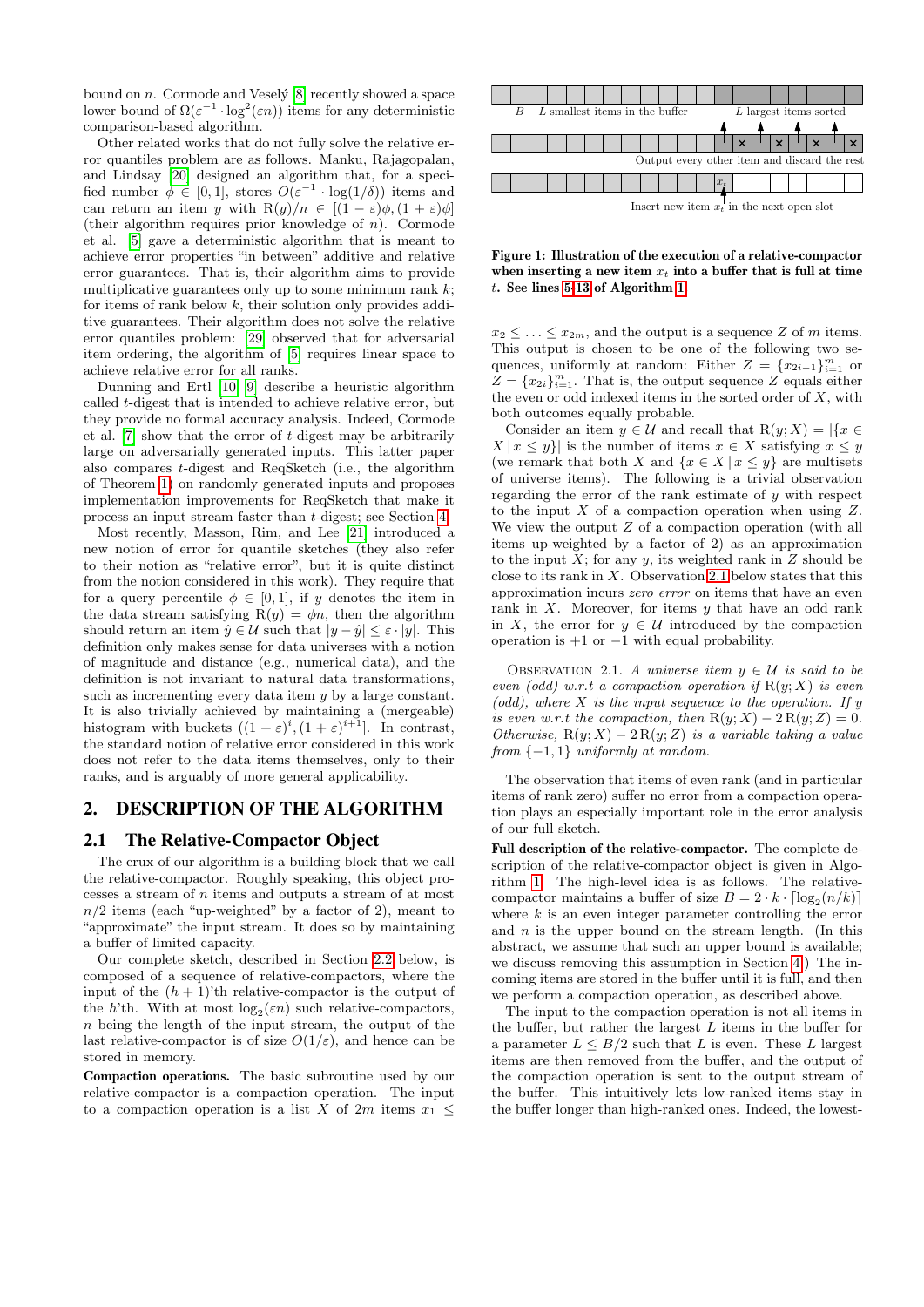| $B/2$ slots (never compacted) |  | $\lceil \log_2(n/k) \rceil = 5$ sections of k slots |  |
|-------------------------------|--|-----------------------------------------------------|--|

<span id="page-4-2"></span>Figure 2: Illustration of a relative-compactor and its sections, together with the indexes of the sections.

<span id="page-4-1"></span>

| <b>Algorithm 1 Relative-Compactor</b> |  |  |  |
|---------------------------------------|--|--|--|
|---------------------------------------|--|--|--|

|     | <b>Input:</b> Parameters $k \in 2\mathbb{N}^+$ and $n \in \mathbb{N}^+$ , and a stream of |
|-----|-------------------------------------------------------------------------------------------|
|     | items $x_1, x_2, \ldots$ of length at most n                                              |
|     | 1: Set $m = \lfloor \log_2(n/k) \rfloor$<br>$\triangleright$ Number of sections           |
|     | 2: Set $B=2\cdot k\cdot m$<br>$\triangleright$ Buffer size                                |
|     | 3: Initialize an empty buffer $\beta$ of size $B$ , indexed from 1                        |
|     | 4: for $t = 1$ do                                                                         |
|     | if $\beta$ is full then<br>5:<br>$\triangleright$ Compaction operation                    |
|     | Randomly pick section $I \in \{0, , m-1\}$ with<br>6:                                     |
|     | $Pr[I = i] = p_i := 2^{i}/(2^{m} - 1)$                                                    |
| 7:  | Set $L = i \cdot k$ and $S = B - L + 1$                                                   |
| 8:  | Pivot $\beta$ s.t. the largest L items occupy $\beta[S: B]$                               |
| 9:  | $\triangleright$ $\mathcal{B}[S: B]$ are the last L slots of $\mathcal{B}$                |
| 10: | Sort $\mathcal{B}[S : B]$ in non-descending order                                         |
| 11: | Output either even or odd indexed items in the                                            |
|     | range $\mathcal{B}[S : B]$ with equal probability                                         |
| 12: | Mark slots $\mathcal{B}[S : B]$ in the buffer as clear                                    |
| 13: | Store $x_t$ into the next available slot in the buffer $\beta$ .                          |

ranked half of items in the buffer are never removed. We show later that this facilitates the relative error guarantee.

The crucial part in the design of Algorithm [1](#page-4-1) is to select the parameter  $L$  in a right way, as  $L$  controls the number of items compacted each time the buffer is full. If we were to set  $L = B/2$  for all compaction operations, then analyzing the worst-case behavior reveals that we need  $B \approx 1/\varepsilon^2$ , resulting in a sketch with a quadratic dependency on  $1/\varepsilon$ . To achieve the linear dependency on  $1/\varepsilon$ , we choose the parameter L via a suitable geometric distribution subject to the constraint that  $L < B/2$ .

In more detail, during each compaction operation, the second half of the buffer (with  $B/2$  largest items) is split into  $m := \lceil \log_2(n/k) \rceil$  sections, each of size k and indexed  $0, \ldots, m - 1$  from the left; see Figure [2.](#page-4-2) The first section involved in the compaction is selected with probability exponentially increasing with its index, namely, section  $i \in \{0, \ldots, m-1\}$  is chosen with probability  $p_i := 2^i \cdot \gamma$ , where  $\gamma = 1/(2^m - 1)$  is chosen so that the probabilities  $p_i$ sum to 1. Furthermore, the chosen geometric distribution has the following property:

<span id="page-4-4"></span>
$$
p_i = \sum_{j=0}^{i-1} p_j + \gamma \,.
$$
 (1)

That is, the probability of starting the compaction in section  $i$  is essentially equal to the probability of also compacting section  $i - 1$ . Since  $B = 2 \cdot k \cdot m$  and since at most  $m \cdot k$ largest items are involved in the compaction, the smallest  $B/2$  items in the buffer are never removed.

REMARK 2. In the original version of the paper, we describe the algorithm with a derandomized geometric distribution. Thus, that version of the algorithm uses randomness only to select which items to place in the output stream, not how many items to compact. This leads to a cleaner analysis and isolates the one component of the algorithm for which

#### <span id="page-4-3"></span>Algorithm 2 ReqSketch (Relative-Error Quantiles sketch)

**Input:** Parameters  $k \in 2\mathbb{N}^+$  and  $n \in \mathbb{N}^+$ , and a stream of items  $x_1, x_2, \ldots$  of length at most n

- Output: A sketch answering rank (and quantile) queries
- 1: Let RelCompactors be a list of relative-compactors
- 2: Set  $H = 0$  and initialize relative-compactor with parameters  $k$  and  $n$  at RelCompactors[0]
- 3: for  $t = 1...$  do
- 4: INSERT $(x_t, 0)$
- 5: function INSERT $(x,h)$
- 6: if  $H < h$  then
- 
- 7: Set  $H = h$  and initialize relative-compactor with parameters  $k$  and  $n$  at RelCompactors $[h]$
- 8: Insert item x into RelCompactors $[h]$
- 9: **for** z in output stream of RelCompactors $[h]$  do
- 10: INSERT $(z, h + 1)$   $\triangleright$  Items output by the compaction (if any)
- 11: function ESTIMATE-RANK $(y)$
- 12: Set  $\hat{\mathbf{R}}(y) = 0$
- 13: for  $h = 0$  to H do
- 14: **for** each item  $y' \leq y$  in RelCompactors[h] do
- 15: Increment  $\hat{R}(y)$  by  $2^h$
- return  $\ddot{R}(y)$

randomness is essential. In this abstract, we have chosen not to derandomize the geometric distribution for simplicity.

#### <span id="page-4-0"></span>2.2 The Full Sketch

Following prior work [\[19,](#page-7-3) [1,](#page-7-8) [16\]](#page-7-10), the full sketch uses a sequence of relative-compactors. At the very start of the stream, it consists of a single relative-compactor (at level 0) and opens a new one (at level 1) once items are fed to the output stream of the first relative-compactor (i.e., after the first compaction operation, which occurs on the first stream update during which the buffer is full). In general, when the newest relative-compactor is at level  $h$ , the first time the buffer at level h performs a compaction operation (feeding items into its output stream for the first time), we open a new relative-compactor at level  $h+1$  and feed it these items. Algorithm [2](#page-4-3) describes the logic of this sketch.

To answer rank queries, we use the items in the buffers of the relative-compactors as a weighted coreset. That is, the union of these items is a weighted set  $C$  of items, where the weight of items in relative-compactor at level h is  $2^h$ (recall that  $h$  starts from 0), and the approximate rank of y, denoted  $\hat{R}(y)$ , is the sum of weights of items in C smaller than or equal to y. Similarly, ReqSketch can answer quantile queries, i.e., for a given rank  $r \in \{1, \ldots, n\}$ , return an item  $y \in \mathcal{U}$  with R(y) close to r; the algorithm just returns an item y stored in one of the relative-compactors with  $\hat{R}(y)$ closest to the query rank r among all items in the sketch.

The construction of layered exponentially-weighted compactors and the subsequent rank estimation is virtually identical to that explained in prior works [\[19,](#page-7-3) [1,](#page-7-8) [16\]](#page-7-10). Our essential departure from prior work is in the definition of the compaction operation, not in how compactors are plumbed together to form a complete sketch.

Merge operation. The merge operation takes as input two sketches  $S'$  and  $S''$  which have processed two separate streams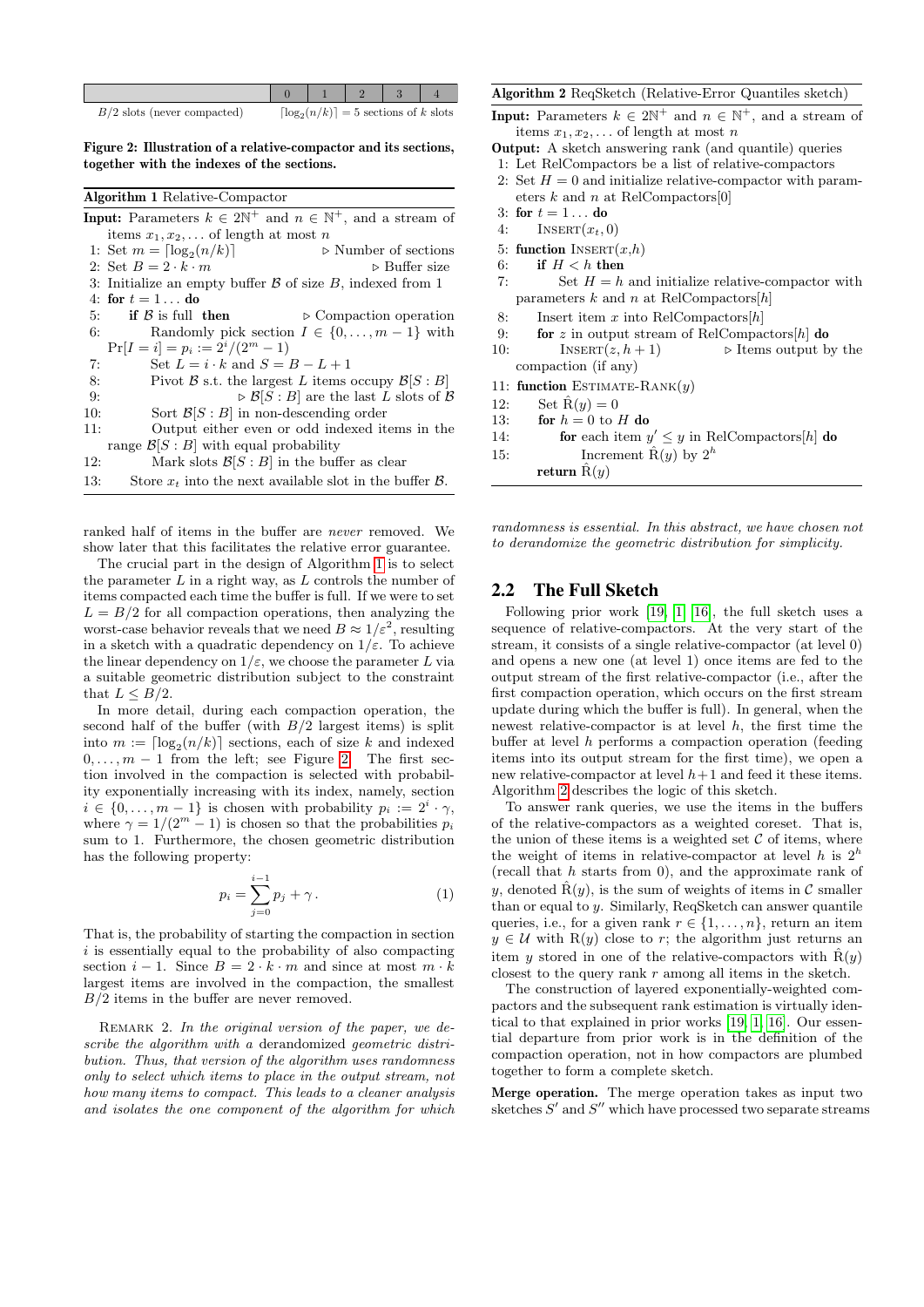$\sigma'$  and  $\sigma''$  and outputs a sketch S summarizing the concatenated stream  $\sigma = \sigma' \circ \sigma''$  (the order of  $\sigma'$  and  $\sigma''$  does not matter here). For the simplified sketch presented in this abstract, merging two sketches is straightforward: At each level, concatenate the buffers and if that causes the capacity of the compactor to be reached or exceeded, perform the compaction operation, as in Algorithm [1.](#page-4-1) There are additional complications when an upper bound  $n$  on the combined input size is not available in advance; for instance, the number of sections  $m$  (and the section size  $k$ ) may need to be adjusted during a merge operation. These details are described in the full version [\[4\]](#page-7-22).

## 3. ANALYSIS

We provide a sketch of the analysis in the streaming setting, assuming a foreknowledge of (an upper bound on) the stream length  $n$ . To analyze the error of the full sketch, we focus on the error in the estimated rank of an arbitrary fixed item  $y \in \mathcal{U}$ . Let R(y) be the rank of item y in the input stream, and let  $Err(y) = \hat{R}(y) - R(y)$  be the error of the estimated rank for y.

Analysis of the relatively-compactor. We first restrict our attention to any single relative-compactor at level h (Algorithm [1\)](#page-4-1) maintained by our sketching algorithm (Algo-rithm [2\)](#page-4-3), and we use "time  $t$ " to refer to the  $t$ 'th insertion operation to this particular relative-compactor. We analyze the error introduced by the relative-compactor for item y. Specifically, at time t, let  $X^t = (x_1, \ldots, x_t)$  be the prefix of the input stream to the relative-compactor,  $Z<sup>t</sup>$  be the output stream, and  $\mathcal{B}^t$  be the items in the buffer after inserting item  $x_t$ . The rank error made by the relative-compactor at time  $t$  with respect to item  $y$  is defined as

$$
Err_h^t(y) = R(y; X^t) - 2R(y; Z^t) - R(y; \mathcal{B}^t).
$$
 (2)

Conceptually,  $Err_h^t(y)$  tracks the difference between y's rank in the input stream  $X<sup>t</sup>$  at time t versus its rank as estimated by the combination of the output stream and the remaining items in the buffer at time  $t$  (output items are upweighted by a factor of 2 while items remaining in the buffer are not). We denote the overall error of the relativecompactor by  $\text{Err}_h(y)$  and the total number of items  $x \leq y$ inserted to the level-h buffer by  $R_h(y)$ . Then  $Err_h(y)$  =  $R_h(y) - 2R_{h+1}(y) - R(y; B_h)$ , where  $B_h$  is the level-h buffer after Algorithm [2](#page-4-3) has processed the input stream (note that  $R_{h+1}(y)$  is the number of items  $x \leq y$  in the output stream of the level-h relative-compactor). To bound  $Err_h(y)$ , we keep track of the error associated with  $y$  over time, and define the increment or decrement of it as

$$
\Delta_h^t(y) = \operatorname{Err}_h^t(y) - \operatorname{Err}_h^{t-1}(y),
$$

where  $\text{Err}_h^0(y) = 0$ .

Clearly, if the algorithm performs no compaction operation in a time step t, then  $\Delta_h^t(y) = 0$ . (Recall that a compaction is an execution of lines [6-12](#page-4-1) of Algorithm [1.](#page-4-1)) Let us consider what happens in a step  $t$  in which a compaction op-eration occurs. Observation [2.1](#page-3-1) shows that if  $y$  is even with respect to the compaction, then y suffers no error, meaning that  $\Delta_h^t(y) = 0$ . Otherwise,  $\Delta_h^t(y)$  is uniform in  $\{-1, 1\}$ .

It follows that  $\mathbb{E}[\text{Err}_h(y)] = 0$ , which implies that the estimator  $\hat{R}(y)$  is unbiased. To bound the variance of  $Err_h(y)$ , we analyze  $\text{Var}[\Delta_h^t(y)]$  for any step t with a compaction operation. We suppose that  $R(y; \mathcal{B}^t) > B/2$  as otherwise, no

item  $x \leq y$  is removed from the buffer and  $\Delta_h^t(y) = 0$ . Below, we only focus on steps  $t$  with a compaction operation such that  $R(y; B<sup>t</sup>) > B/2$ . Let  $i_t \in \{0, ..., m-1\}$ be the largest index of a section of  $\mathcal{B}^t$  with an item  $x \leq y$ , i.e.,  $i_t$  is the smallest integer  $i \geq 0$  such that  $R(y; \mathcal{B}^t) \leq$  $B/2 + (i + 1) \cdot k$  $B/2 + (i + 1) \cdot k$  $B/2 + (i + 1) \cdot k$ . Note that if Algorithm 1 draws  $I < i_t$ in line [6](#page-4-1) during the compaction in step  $t$ , at least  $k$  items  $x \leq y$  are removed from the buffer, which implies that the number of steps t with  $I < i_t$  is at most  $R_h(y)/k$ . Using this observation, our aim is to bound  $Var[Err_h(y)]$  in terms of  $R_h(y)/k$ .

The probability of  $\Delta_h^t(y) \neq 0$  is at most the probability of removing an item  $x \leq y$ , which by the definition of  $i_t$  and Algorithm [1](#page-4-1) equals

<span id="page-5-1"></span>
$$
\sum_{j=0}^{i_t} p_j = \sum_{j=0}^{i_t-1} p_j + p_{i_t} = 2 \sum_{j=0}^{i_t-1} p_j + \gamma, \qquad (3)
$$

where we use  $(1)$ ; this is where we rely on using the geometric distribution to choose the number of sections involved in the compaction (recall that  $\gamma = 1/(2^m - 1)$  is small). Using [\(3\)](#page-5-1) and that  $\Delta_h^t(y) \in \{-1,0,1\}$ , we get that  $\text{Var}[\Delta_h^t(y)] =$  $\mathbb{E}[\left(\Delta_h^t(y)\right)^2] = \Pr[\Delta_h^t(y) \neq 0] \leq 2 \sum_{i=0}^{i_t-1} p_i + \gamma.$ 

Since the variables  $\Delta_h^t(y)$  are independent,

$$
\text{Var}[\text{Err}_h(y)] = \sum_t \text{Var}[\Delta_h^t(y)] = \sum_t \left( 2 \sum_{i=0}^{i_t - 1} p_i + \gamma \right).
$$

As observed above, the number of steps t with  $I \leq i_t$  in line [6](#page-4-1) is at most  $R_h(y)/k$ , which implies that  $\sum_t \sum_{i=0}^{i_t-1} p_i \leq$  $R_h(y)/k$  (we omit a formal proof of this observation).

As a compaction is performed at most once in every  $k$ steps, we have that  $\sum_t \gamma \leq \gamma \cdot n/k \leq n/(n-k) \leq 2$ , using the definition of  $\gamma = 1/(2^m - 1)$  and  $m = \lceil \log_2(n/k) \rceil$ ; the last step uses  $n \geq 2k$  as otherwise the whole input to the relative-compactor would be stored in the buffer which has size at least 2k and there would be no compaction operation.

Summarizing, we have obtained the following bound on the variance of the error at level h:

<span id="page-5-2"></span>
$$
\text{Var}[\text{Err}_h(y)] \le \frac{2\,\text{R}_h(y)}{k} + 2 \le \frac{4\,\text{R}_h(y)}{k} \,,\tag{4}
$$

where the second inequality uses  $R_h(y) \geq k$  as otherwise there would be no level- $h$  compaction operation affecting the error for y, i.e.,  $Err_h(y) = 0$  if  $R_h(y) < k$ 

Analysis of the full sketch in the streaming setting. To make the variance bound for a single level in [\(4\)](#page-5-2) useful, we show that  $R_h(y)$  roughly halves with every level. This is easy to see in expectation, and it holds with high probability up to a certain crucial level  $H(y)$ . Here, we define  $H(y)$  to be the minimal h for which  $2^{-h+1} R(y) \leq B/2$ . For  $h = H(y) - 1$ (assuming  $H(y) > 0$ ), we particularly have  $2^{2-H(y)}R(y) > 0$  $B/2$ , or equivalently,  $2^{H(y)} < 2^3 \cdot R(y)/B$ .

<span id="page-5-0"></span>LEMMA 3.1. With probability at least  $1 - \delta$  it holds that  $R_h(y) \leq 2^{-h+1} R(y)$  for any  $h \leq H(y)$ .

We omit the proof by induction, using Chernoff bounds (which also requires choosing  $k$  as described below). In what follows, we condition on the bound on  $R_h(y)$  in Lemma [3.1](#page-5-0) for any  $h \leq H(y)$ . For  $h = H(y)$ , we thus have that  $R_{H(y)}(y) \leq 2^{-H(y)+1} R(y) \leq B/2$  and that  $R_h(y) = 0$ for any  $h > H(y)$ . Thus, Observation [2.1](#page-3-1) implies that  $\text{Err}_h(y) = 0$  for any  $h \geq H(y)$ .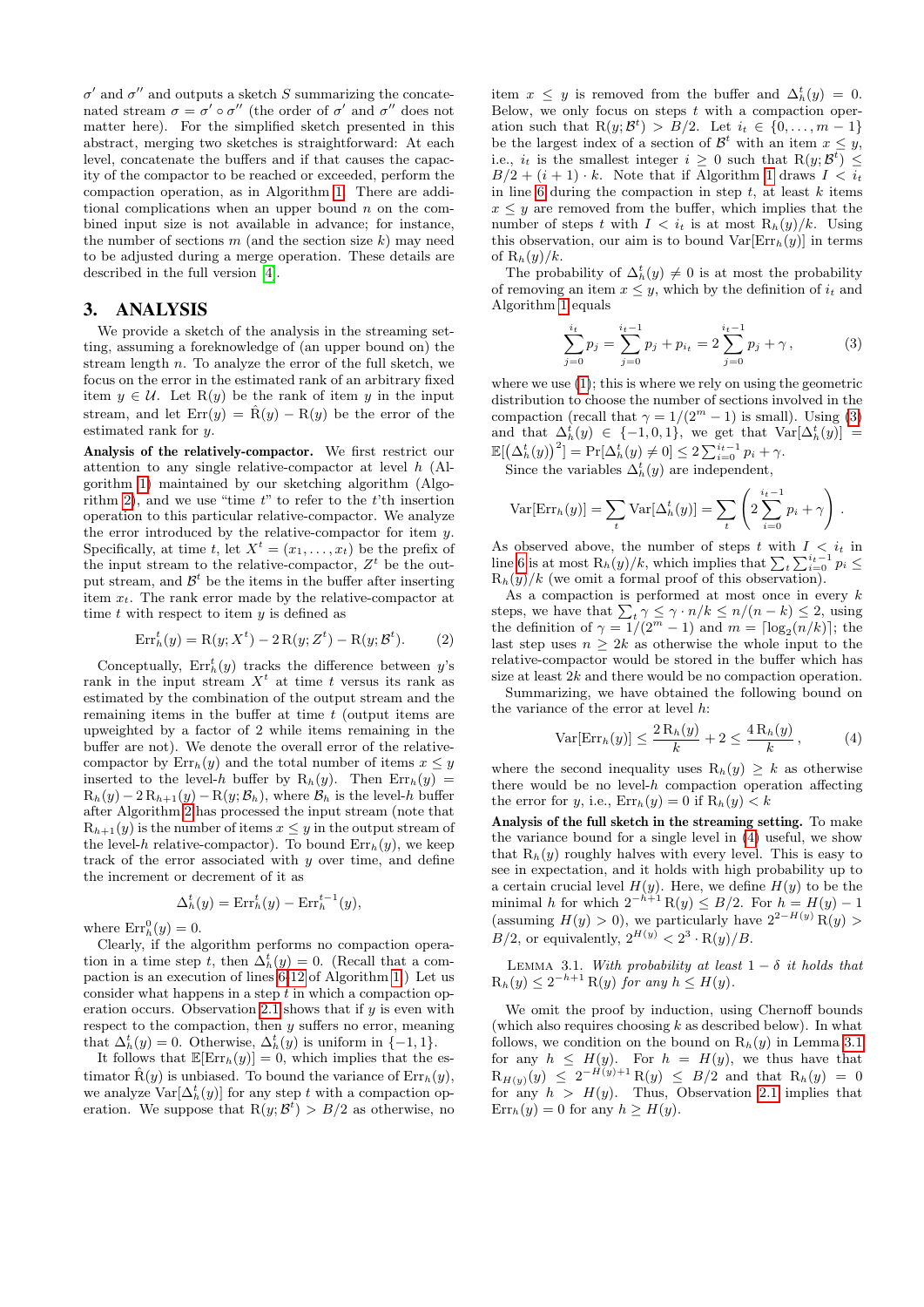We are now ready to bound the overall error of the sketch for item y, i.e.,  $Err(y) = \hat{R}(y) - R(y)$  where  $\hat{R}(y)$  is the estimated rank of y. By the observations above, we get

$$
Err(y) = \sum_{h=0}^{H(y)-1} 2^h Err_h(y).
$$

Recall that a zero-mean random variable  $X$  with variance  $\sigma^2$  is sub-Gaussian if  $\mathbb{E}[\exp(sX)] \leq \exp(-\frac{1}{2} \cdot s^2 \cdot \sigma^2)$  for any  $s \in \mathbb{R}$ ; note that a weighted sum of independent zero-mean sub-Gaussian variables is a zero-mean sub-Gaussian random variable as well. By the analysis of level h,  $Err_h(y)$  is a zeromean sub-Gaussian variable with  $Var[Err_h(y)] \leq 4 R_h(y)/k$ . It follows that  $Err(y)$  is a zero-mean sub-Gaussian random variable with variance

$$
\sum_{h=0}^{H(y)-1} 2^{2h} \operatorname{Var}[\operatorname{Err}_h(y)] \le \sum_{h=0}^{H(y)-1} 2^{2h} \cdot \frac{4 \operatorname{R}_h(y)}{k}
$$
  

$$
\le \sum_{h=0}^{H(y)-1} 2^{h+3} \cdot \frac{\operatorname{R}(y)}{k}
$$
  

$$
\le 2^{H(y)+3} \cdot \frac{\operatorname{R}(y)}{k} \le 2^6 \cdot \frac{\operatorname{R}(y)^2}{k \cdot B},
$$

where the second inequality is due to Lemma [3.1](#page-5-0) and the last inequality follows from the definition of  $H(y)$ .

Given the desired accuracy  $\varepsilon$  and the desired upper bound δ on failure probability, we choose k so that  $Var[Err(y)] \le$  $\varepsilon^2 R(y)^2 / \ln(1/\delta)$ , or equivalently that  $k \cdot B = k \cdot 2 \cdot k$ .  $\lceil \log_2(n/k) \rceil \geq \Theta\left(\varepsilon^{-2} \cdot \ln(1/\delta)\right);$  this holds for k satisfying  $k = \Theta\left(\varepsilon^{-1} \cdot \sqrt{\ln \frac{1}{\delta} / \log_2{(n/k)}}\right)$ . Then using standard (Chernoff) tail bounds for sub-Gaussian variables concludes the calculation of the failure probability.

Finally, for the space bound, by the choice of  $k$  above we have that  $B = O\left(\varepsilon^{-1} \cdot \sqrt{\log(\varepsilon n) \cdot \log(1/\delta)}\right)$ , and it thus remains to observe that the number of relative-compactors ever created by Algorithm [2](#page-4-3) is at most  $O(\log(\varepsilon n))$ . Indeed, each item on level h has weight  $2<sup>h</sup>$ , so there are at most  $n/2<sup>h</sup>$  items inserted to the buffer at that level. For  $h =$  $\lceil \log_2(n/B) \rceil$ , we get that on this level, there are fewer than B items inserted to the buffer, which is consequently not compacted, so the highest level has index at most  $\lceil \log_2(n/B) \rceil$ . (In the case  $\varepsilon > \sqrt{\ln \frac{1}{\delta} / \log_2(\varepsilon n)}$ , we have that  $k = O(1)$ and  $B = O(\log(\varepsilon n))$ .

#### <span id="page-6-0"></span>4. ANALYSIS EXTENSIONS

We discuss how to extend the analysis presented above to more general settings. We also outline important practical optimizations that are included in the ReqSketch implementation in the Apache DataSketches library [\[25\]](#page-7-18).

Handling unknown stream lengths. In previous sections, we outlined a proof of Theorem [1](#page-1-0) in the streaming setting assuming that (an upper bound on)  $n$  is known, where  $n$  is the true stream length. The space usage of the algorithm grows polynomially with the logarithm of this upper bound, so if this upper bound is at most  $n^c$  for some constant  $c \geq 1$ , then the space usage of the algorithm will remain as stated in Theorem [1,](#page-1-0) up to a constant factor.

In the case that such a polynomial upper bound on  $n$  is not known, we modify the algorithm slightly, and start with an initial estimate  $N_0$  of n, namely,  $N_0 = \Theta(\varepsilon^{-1})$ . That is,

we begin by running Algorithm [2](#page-4-3) with parameters  $k$  and  $N_0$ . As soon as the stream length hits the current estimate  $N_i$ , the algorithm "closes out" the current data structure and continues to store it in "read only" mode, while initializing a new summary based on the estimated stream length of  $N_{i+1} = N_i^2$  (i.e., we execute Algorithm [2](#page-4-3) with parameters k and  $N_{i+1}$ ). This process occurs at most  $\log_2 \log_2(\varepsilon n)$  many times, before the guess is at least the true stream length n. At the end of the stream, the rank of any item  $y$  is estimated by summing the estimates returned by each of the at most  $\log_2 \log_2(\varepsilon n)$  summaries stored by the algorithm. A simple extension of the analysis presented above shows that the accuracy-space tradeoff from Theorem [1](#page-1-0) holds for this algorithm. Nevertheless, in a practical implementation, we suggest not to close out the current summary and only recompute the parameters of each buffer as described below.

Full mergeability. There are substantial additional technical difficulties to analyze the algorithm under an arbitrary sequence of merge operations, especially with no foreknowledge of the total size of the input. Most notably, when the input size is not known in advance, the parameters of  $k$  and  $B$  of each relative-compactor must change as more inputs are processed. This makes obtaining a tight bound on the variance of the resulting estimates highly involved. In particular, as a sketch processes more and more inputs, it protects more and more items, which means that items appearing early in the stream may not be protected by the sketch, even though they would have been protected if they appeared later in the stream (this is because the buffer size increases as the summarized input size grows). As mentioned above, addressing this issue is reasonably simple in the streaming setting. However, that simple approach does not work for a general sequence of merge operations, and the full version [\[4\]](#page-7-22) contains a much more intricate analysis to give a fully mergeable summary.

Practical adjustments of ReqSketch. The description of our algorithm in Section [2.2](#page-4-0) is suitable for a mathematical analysis, however, there are several ways how to improve its efficiency, which are described in [\[7\]](#page-7-23). First, we observe that the adjustments of the KLL sketch proposed by Ivkin et al. [\[15\]](#page-7-28) are applicable to ReqSketch as well, for example, we can allow the buffer to exceed its capacity provided that the overall capacity of the sketch is satisfied; this can be viewed as laziness in performing compaction operations.

The main difference between the KLL sketch and ReqSketch is the use of the geometric distribution to choose the number of compacted items, and this requires the buffer size to depend on the input size  $n$ . Instead of setting the buffer size based on an upper bound on  $n$ , it is sufficient to count the number  $C_h$  of compaction operations at each level h and set the level-h buffer size to  $O(\varepsilon^{-1} \cdot \sqrt{\log C_h})$ , recomputing the buffer size only when  $\log_2 C_h$  increases by a factor of 2; then we also decrease the section size  $k$  by a factor of 2; then we also decrease the section size k by<br>a factor of  $\sqrt{2}$ . With this adjustment, the buffer size will be non-increasing in the level h. More importantly, Cormode et al. [\[7\]](#page-7-23) observed that the aforementioned laziness proposed in [\[15\]](#page-7-28) should be restricted to level 0 only (which has the largest size). In other words, when we compact level 0, we perform the compaction operation at any other level in which the buffer exceeds its capacity. Somewhat surprisingly, this "partial laziness" significantly decreases the observed update time (averaged over processing the whole stream), compared to the original proposal from [\[15\]](#page-7-28).